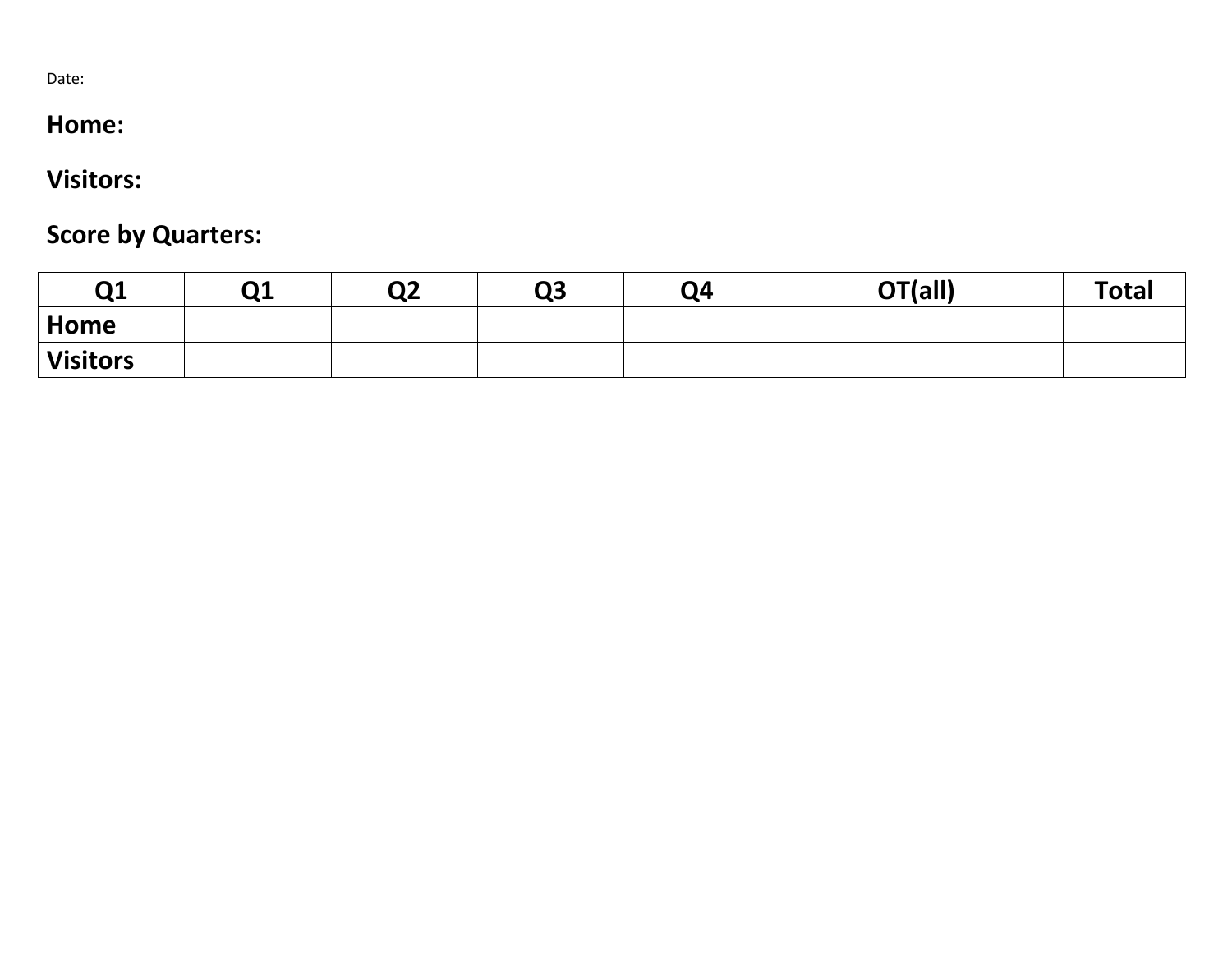### **HostedStatistics.com Offensive Stats Sheet**

**RUSHING Mark each column with the yards for the carry. If the carry is a TD, put a \* next to the yards. If first it's a first down, put a + next to the yards.** 

| Player No | ᆚ | $\overline{2}$ | 3 | 4 | 5 | b | $\overline{7}$ | 8 | 9 | 10 | 11 | 12 | 13 | 14 | 15 | 16 | 17 | 18 | 19 | 20 | 21 | 22 | 23 | Tot Yds |
|-----------|---|----------------|---|---|---|---|----------------|---|---|----|----|----|----|----|----|----|----|----|----|----|----|----|----|---------|
|           |   |                |   |   |   |   |                |   |   |    |    |    |    |    |    |    |    |    |    |    |    |    |    |         |
|           |   |                |   |   |   |   |                |   |   |    |    |    |    |    |    |    |    |    |    |    |    |    |    |         |
|           |   |                |   |   |   |   |                |   |   |    |    |    |    |    |    |    |    |    |    |    |    |    |    |         |
|           |   |                |   |   |   |   |                |   |   |    |    |    |    |    |    |    |    |    |    |    |    |    |    |         |
|           |   |                |   |   |   |   |                |   |   |    |    |    |    |    |    |    |    |    |    |    |    |    |    |         |
|           |   |                |   |   |   |   |                |   |   |    |    |    |    |    |    |    |    |    |    |    |    |    |    |         |
|           |   |                |   |   |   |   |                |   |   |    |    |    |    |    |    |    |    |    |    |    |    |    |    |         |
|           |   |                |   |   |   |   |                |   |   |    |    |    |    |    |    |    |    |    |    |    |    |    |    |         |
|           |   |                |   |   |   |   |                |   |   |    |    |    |    |    |    |    |    |    |    |    |    |    |    |         |

#### **PASSING Mark each small column with the yards for the completion, if it's a TD, then put a \* next to the yards. If it's a first down, put a + next to the yards. Use the lower row to tally incomplete passes (IIII)**

| Player No | <b>.</b> | $\overline{\phantom{0}}$<br>∼ | 3 | ∍ | b | 8 | 10 | 11 | 12 | 13 | 14 | 15 | 16 | 17 | 18 | 19 | 20 | 21 | 22 | 23 | Tot Yds |
|-----------|----------|-------------------------------|---|---|---|---|----|----|----|----|----|----|----|----|----|----|----|----|----|----|---------|
|           |          |                               |   |   |   |   |    |    |    |    |    |    |    |    |    |    |    |    |    |    |         |
|           |          |                               |   |   |   |   |    |    |    |    |    |    |    |    |    |    |    |    |    |    |         |
|           |          |                               |   |   |   |   |    |    |    |    |    |    |    |    |    |    |    |    |    |    |         |
|           |          |                               |   |   |   |   |    |    |    |    |    |    |    |    |    |    |    |    |    |    |         |
|           |          |                               |   |   |   |   |    |    |    |    |    |    |    |    |    |    |    |    |    |    |         |
|           |          |                               |   |   |   |   |    |    |    |    |    |    |    |    |    |    |    |    |    |    |         |
|           |          |                               |   |   |   |   |    |    |    |    |    |    |    |    |    |    |    |    |    |    |         |
|           |          |                               |   |   |   |   |    |    |    |    |    |    |    |    |    |    |    |    |    |    |         |

#### **RECEIVING Mark each column with the yards for the catch. If the catch is a TD, put a \* next to the yards. If first it's a first down, put a + next to the yards.**

| Player No | $\overline{2}$ | 3 | 4 | 5 | 6 | - | 8 | 10 | 11 | 12 | 13 | 14 | 15 | 16 | 17 | 18 | 19 | 20 | 21 | 22 | 23 | Tot Yds |
|-----------|----------------|---|---|---|---|---|---|----|----|----|----|----|----|----|----|----|----|----|----|----|----|---------|
|           |                |   |   |   |   |   |   |    |    |    |    |    |    |    |    |    |    |    |    |    |    |         |
|           |                |   |   |   |   |   |   |    |    |    |    |    |    |    |    |    |    |    |    |    |    |         |
|           |                |   |   |   |   |   |   |    |    |    |    |    |    |    |    |    |    |    |    |    |    |         |
|           |                |   |   |   |   |   |   |    |    |    |    |    |    |    |    |    |    |    |    |    |    |         |
|           |                |   |   |   |   |   |   |    |    |    |    |    |    |    |    |    |    |    |    |    |    |         |
|           |                |   |   |   |   |   |   |    |    |    |    |    |    |    |    |    |    |    |    |    |    |         |
|           |                |   |   |   |   |   |   |    |    |    |    |    |    |    |    |    |    |    |    |    |    |         |
|           |                |   |   |   |   |   |   |    |    |    |    |    |    |    |    |    |    |    |    |    |    |         |
|           |                |   |   |   |   |   |   |    |    |    |    |    |    |    |    |    |    |    |    |    |    |         |
|           |                |   |   |   |   |   |   |    |    |    |    |    |    |    |    |    |    |    |    |    |    |         |
|           |                |   |   |   |   |   |   |    |    |    |    |    |    |    |    |    |    |    |    |    |    |         |

#### **OFFENSIVE PENALTIES Mark each column with the yards for the penalty**

|  |  |  |  |  |  | -14 |  | 18 | 10 | 20 |
|--|--|--|--|--|--|-----|--|----|----|----|
|  |  |  |  |  |  |     |  |    |    |    |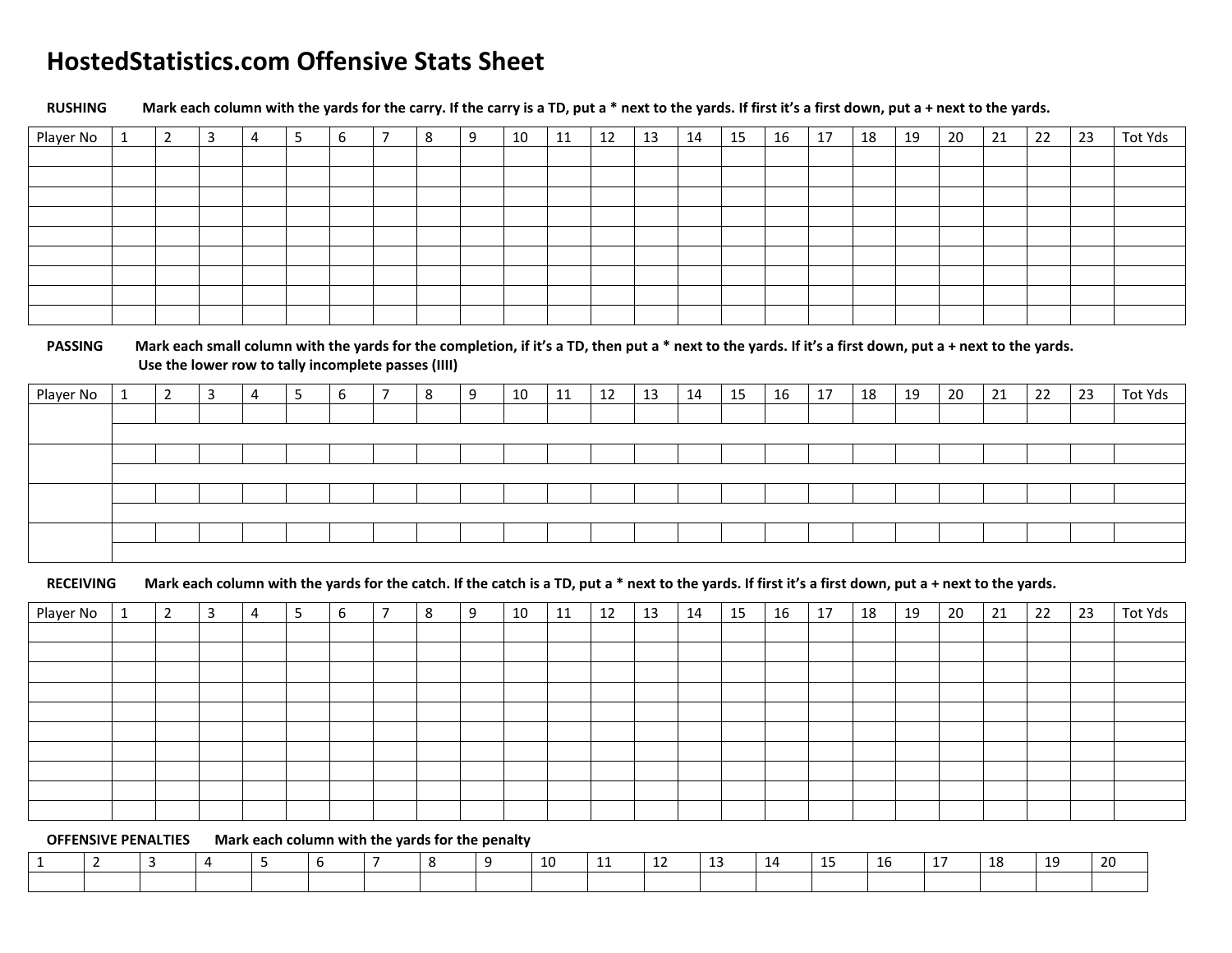### **HostedStatistics.com Defensive Stats Sheet**

**DEFENSIVE STATISTICS All columns are for Tally marks, except Ret Yds. For Ret Yds for both Interceptions and Fumbles, ener the yards for each fumble or interception return.** 

| No | <b>Tackles</b> | For Loss | <b>Sacks</b> | Int | <b>Ret Yds</b> | TDs | Pass Tip | Frcd-Fum   Fum Rec | <b>Ret Yds</b> | TDs | <b>K-Blocks</b> | Safety |
|----|----------------|----------|--------------|-----|----------------|-----|----------|--------------------|----------------|-----|-----------------|--------|
|    |                |          |              |     |                |     |          |                    |                |     |                 |        |
|    |                |          |              |     |                |     |          |                    |                |     |                 |        |
|    |                |          |              |     |                |     |          |                    |                |     |                 |        |
|    |                |          |              |     |                |     |          |                    |                |     |                 |        |
|    |                |          |              |     |                |     |          |                    |                |     |                 |        |
|    |                |          |              |     |                |     |          |                    |                |     |                 |        |
|    |                |          |              |     |                |     |          |                    |                |     |                 |        |
|    |                |          |              |     |                |     |          |                    |                |     |                 |        |
|    |                |          |              |     |                |     |          |                    |                |     |                 |        |
|    |                |          |              |     |                |     |          |                    |                |     |                 |        |
|    |                |          |              |     |                |     |          |                    |                |     |                 |        |
|    |                |          |              |     |                |     |          |                    |                |     |                 |        |
|    |                |          |              |     |                |     |          |                    |                |     |                 |        |
|    |                |          |              |     |                |     |          |                    |                |     |                 |        |
|    |                |          |              |     |                |     |          |                    |                |     |                 |        |
|    |                |          |              |     |                |     |          |                    |                |     |                 |        |
|    |                |          |              |     |                |     |          |                    |                |     |                 |        |
|    |                |          |              |     |                |     |          |                    |                |     |                 |        |
|    |                |          |              |     |                |     |          |                    |                |     |                 |        |
|    |                |          |              |     |                |     |          |                    |                |     |                 |        |
|    |                |          |              |     |                |     |          |                    |                |     |                 |        |
|    |                |          |              |     |                |     |          |                    |                |     |                 |        |
|    |                |          |              |     |                |     |          |                    |                |     |                 |        |
|    |                |          |              |     |                |     |          |                    |                |     |                 |        |
|    |                |          |              |     |                |     |          |                    |                |     |                 |        |
|    |                |          |              |     |                |     |          |                    |                |     |                 |        |
|    |                |          |              |     |                |     |          |                    |                |     |                 |        |
|    |                |          |              |     |                |     |          |                    |                |     |                 |        |
|    |                |          |              |     |                |     |          |                    |                |     |                 |        |
|    |                |          |              |     |                |     |          |                    |                |     |                 |        |

#### **DEFENSIVE PENALTIES Mark each column with the yards for the penalty**

|  |  |  |  | 10 | --- | <b></b> | $\sim$<br>-13 | 14 | $\overline{\phantom{a}}$<br>. 15 | 16 | 17 | 18 | 19 | $\mathbf{a}$ |
|--|--|--|--|----|-----|---------|---------------|----|----------------------------------|----|----|----|----|--------------|
|  |  |  |  |    |     |         |               |    |                                  |    |    |    |    |              |

**\* A' tackle for loss counts' as both a 'tackle' and 'tackle for loss'. A sack counts as a sack, a 'tackle for loss' and a 'tackle'.**